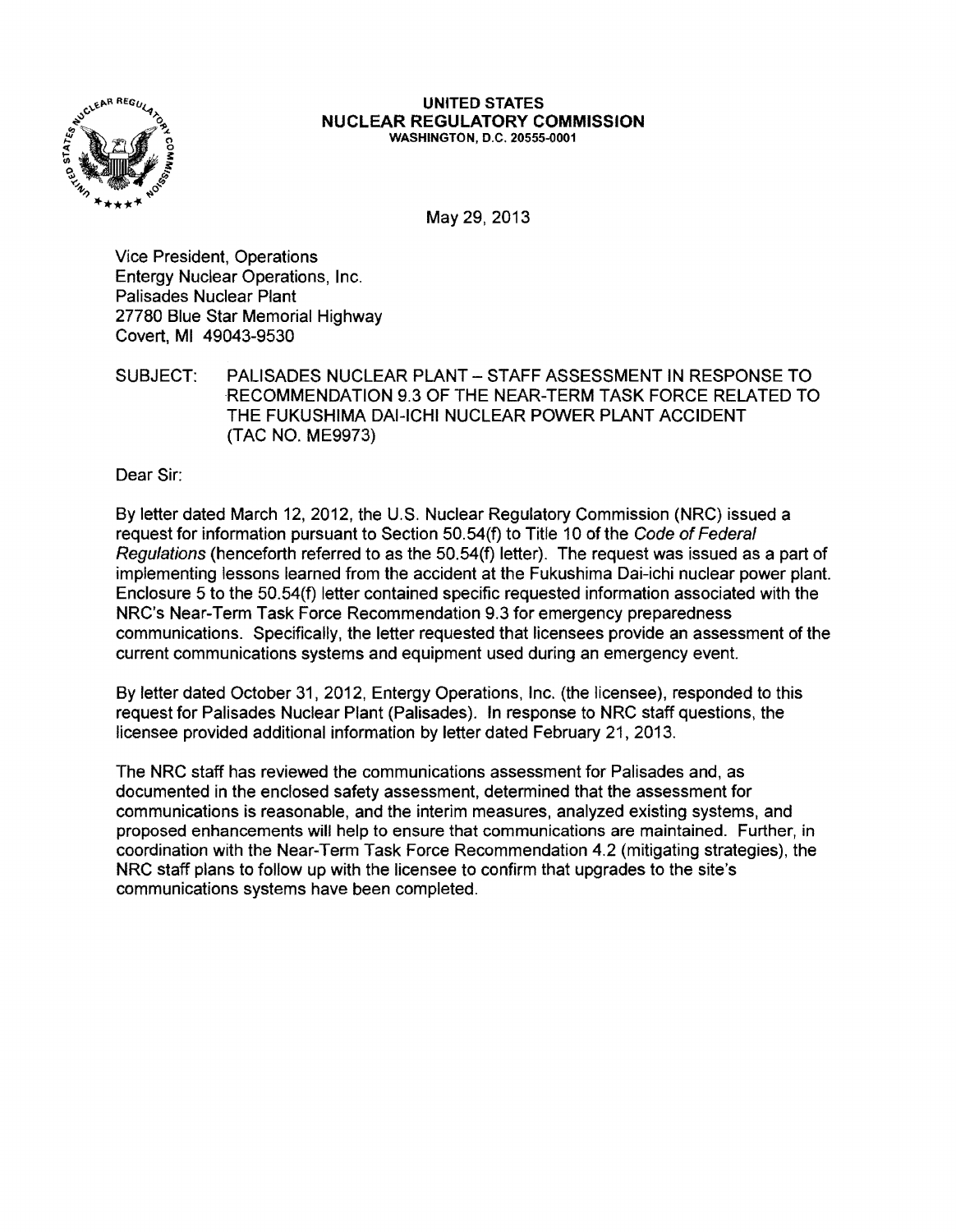**If** you have any questions, please contact me at (301) 415-8371.

Sincerely,

Charlone

Mahesh Chawla, Project Manager Plant Licensing Branch 3-1 Division of Operating Reactor Licensing Office of Nuclear Reactor Regulation

Docket No. 50-255

Enclosure: Safety Assessment

cc w/encl: Distribution via Listserv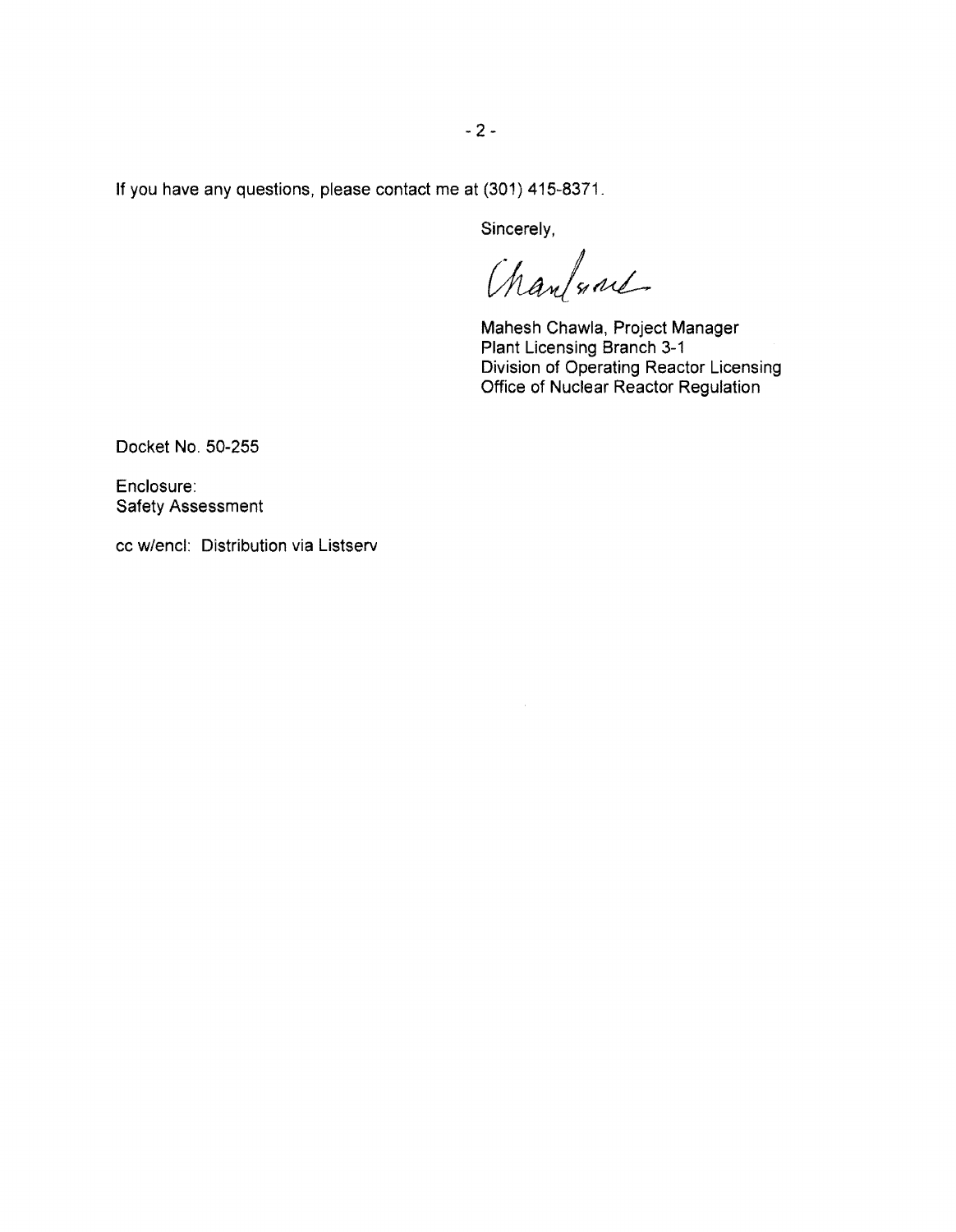

#### UNITED STATES NUCLEAR REGULATORY COMMISSION WASHINGTON, D.C. 20555-0001

## SAFETY ASSESSMENT BY THE OFFICE OF NUCLEAR REACTOR REGULATION

# ASSESSMENT OF COMMUNICATIONS IN RESPONSE TO

# REQUEST FOR INFORMATION DATED MARCH 12, 2012

# ENTERGY NUCLEAR OPERATIONS, INC.

# PALISADES NUCLEAR PLANT

## DOCKET NO. 50-255

## 1.0 INTRODUCTION

By letters dated May 11, 2012 (Agencywide Documents Access and Management System (ADAMS) Accession No. ML 12135A289), June 8, 2012 (ADAMS Accession No. ML 12163A546), October 31,2012 (ADAMS Accession No. ML 12305A540), and February 21, 2013 (ADAMS Accession No. ML 13053A080), Entergy Nuclear Operations, Inc., (the licensee), for Palisades Nuclear Plant provided an assessment of its communications capabilities in response to the U.S. Nuclear Regulatory Commission's (NRC's) March 12,2012 (ADAMS Accession No. ML 12053A340), request for information, regarding the Near-Term Task Force (NTTF), Recommendation 9.3, on emergency preparedness communications, under Section 50.54(f) to Title 10 to the Code of Federal Regulations (10 CFR).

Within the licensee response letter, an assessment of the current communications systems and equipment to be used during an emergency event was performed to identify any enhancements needed to ensure communications are maintained during and following a beyond design basis large-scale natural event. In this assessment it was assumed that a large-scale natural event causes: (1) a loss of all alternating current (ac) power; and (2) extensive damage to normal and emergency communications systems both onsite and in the area surrounding the site (i.e., within 25 miles of the site, consistent with the guidance endorsed by NRC's May 15, 2012, letter (ADAMS Accession No. ML12131A043)). Additionally, in its letter dated June 8, 2012, the licensee identified interim actions during the period of implementation of the planned improvements to the communications systems or procedures.

## 1.1 Background

On March 12, 2012, NRC issued a letter entitled "Request for Information Pursuant to Title 10 of the Code of Federal Regulations 50. 54(f) regarding Recommendations 2.1, 2.3, and 9.3, of the Near-Term Task Force Review of Insights from the Fukushima Dai-ichi Accident." In accordance with 10 CFR 50.54(f), addressees were requested to submit a written response to the information requests within 90 days.

**Enclosure**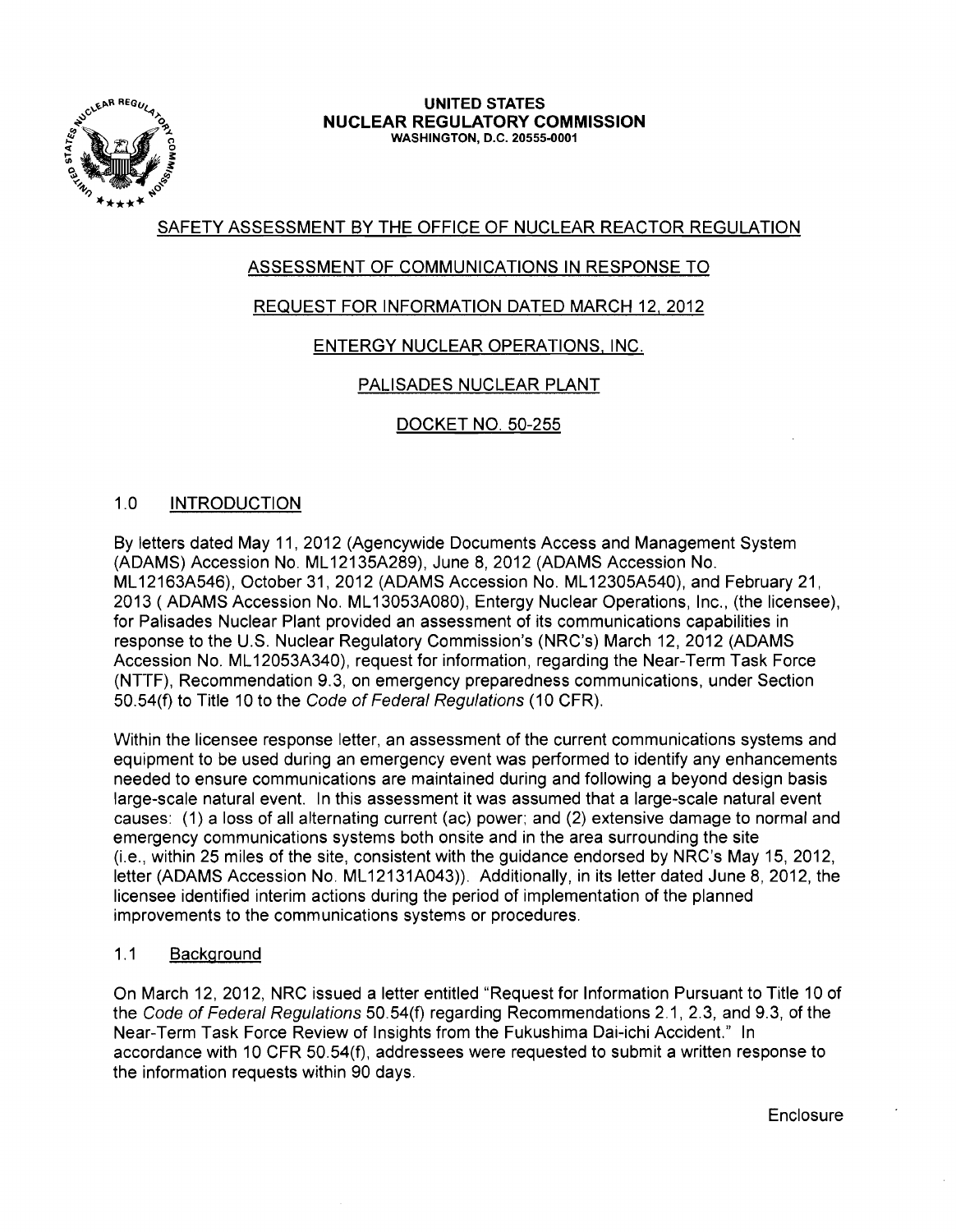The March 12, 2012, letter, states that if an addressee cannot meet the requested response date, then the addressee must respond within 60 days of the date of the letter, and describe the alternative course of action that it proposes to take, including any estimated completion date. On May 11,2012, the licensee committed to submitting their completed communications assessment and implementation schedule by October 31,2012. On June 8,2012, the licensee also provided their description of any interim actions (discussed in further detail in Section 3.0) that have been taken, or are planned to be taken, to enhance existing communications systems power supplies until the communications assessment and the resulting actions are complete. The NRC staff found the proposed schedule acceptable by letter dated July 26, 2012 (ADAMS Accession No. ML 12200A106).

Enclosure 5 of NRC's March 12, 2012, letter contained specific requested information associated with NRC's NTTF, Recommendation 9.3, for emergency preparedness communications. Specifically, the letter requested that licensees provide an assessment of the current communications systems and equipment used during an emergency event to identify any enhancements that may be needed to ensure communications are maintained during a large-scale natural event and subsequent loss of ac power. The licensee's assessment should:

- identify any planned or potential improvements to existing onsite communications systems and their required normal and/or backup power supplies;
- identify any planned or potential improvements to existing offsite communications systems and their required normal and/or backup power supplies;
- provide a description of any new communications system(s) or technologies that will be deployed based upon a large-scale natural event and damage to communications systems onsite and offsite; and
- provide a description of how the new and/or improved systems and power supplies will be able to provide for communications during a loss of all ac power.

The letter also asked for licensees to:

- describe any interim actions that have been taken or are planned to be taken to enhance existing communications systems power supplies until the communications assessment and the resulting actions are complete; and
- provide a schedule of the time needed to implement the results of the communications assessment.

## 2.0 REGULATORY EVALUATION

The NRC staff reviewed the licensee's responses to the March 12, 2012, 10 CFR 50.54 $(f)$ , request for information against the regulations and guidance described below.

## 2.1 Regulations

Section 50.47, "Emergency plans," to 10 CFR Part 50, sets forth emergency plan requirements for nuclear power plant facilities.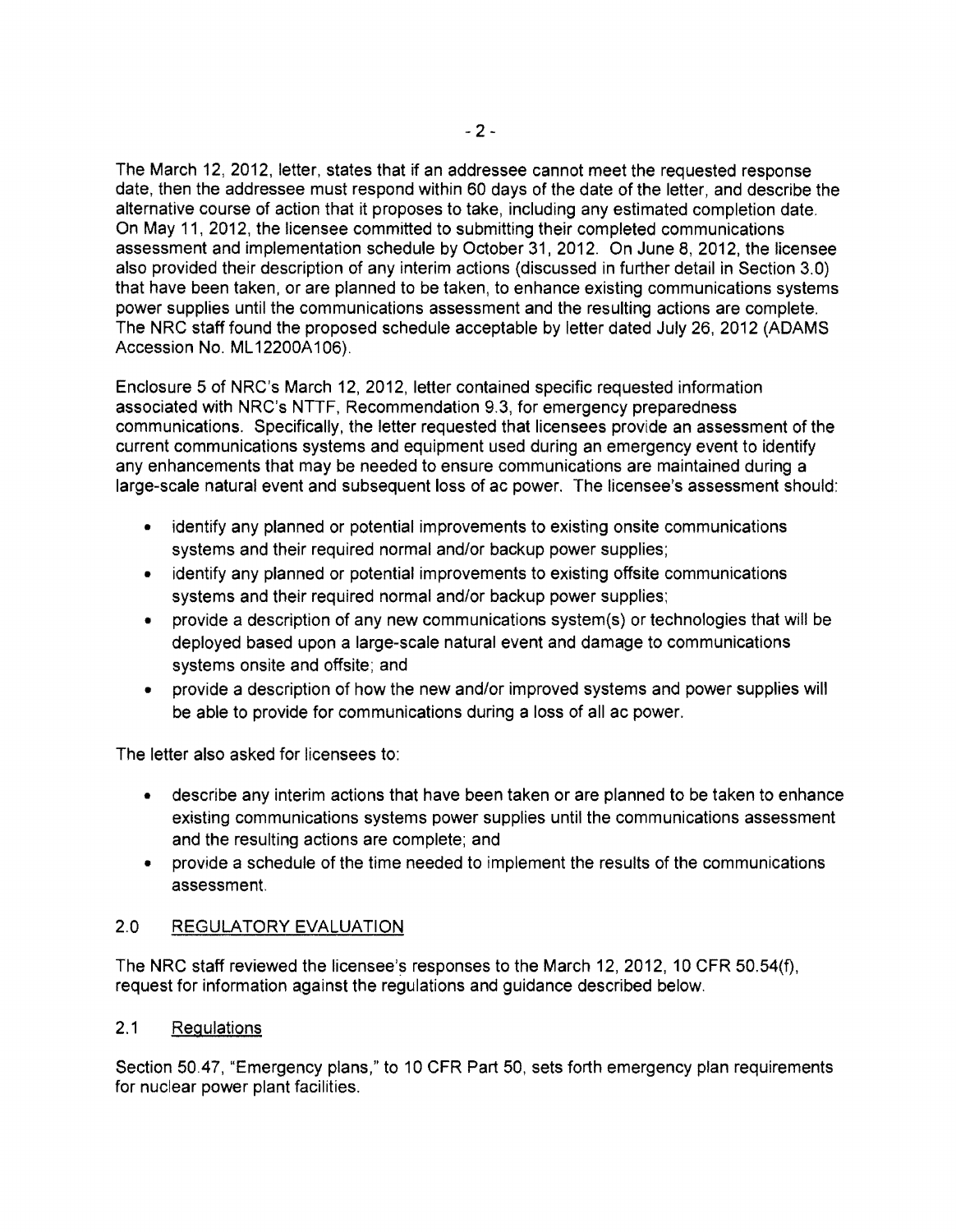Section 50.47(b) establishes the standards that the onsite and offsite emergency response plans must meet for NRC staff to make a positive finding that there is reasonable assurance that the licensee can and will take adequate protective measures in the event of a radiological emergency. Planning Standard (6) of this section requires that a licensee's emergency response plan contain provisions for communications among response organizations to emergency personnel and the public. Planning Standard (8) requires that the design should include adequate emergency facilities and equipment to support emergency response.

Section IV.D of Appendix E, "Emergency Planning and Preparedness for Production and Utilization Facilities," to 10 CFR Part 50, requires that a licensee have the capability to notify responsible State and local governmental agencies within 15 minutes after declaring an emergency. The design objective of the alert and notification system shall be to have the capability to complete the alerting and initiate notification of the public within the plume exposure pathway within approximately 15 minutes. This alerting and notification capability will include a backup method of public alerting and notification.

Section IV.E of Appendix E, "Emergency Planning and Preparedness for Production and Utilization Facilities," to 10 CFR Part 50, states that adequate provisions will be made and described for emergency facilities including at least one onsite and one offsite communications system; and each system shall have a backup power source. These arrangements will include:

- a. Provision for communications with contiguous Statellocal governments within the plume exposure pathway emergency planning zone.
- b. Provision for communications with Federal emergency response organizations.
- c. Provision for communications among the nuclear power reactor control room, the onsite technical support center, and the emergency operations facility; and among the nuclear facility, the principal State and local emergency operations centers, and the field assessment teams.
- d. Provisions for communications by the licensee with NRC Headquarters and the appropriate NRC Regional Office Operations Center from the nuclear power reactor control room, the onsite technical support center, and the emergency operations facility.

## 2.2 Guidance

The Nuclear Energy Institute (NEI) 12-01, "Guideline for Assessing Beyond Design Basis Accident Response Staffing and Communication Capabilities," presents a methodology for licensees to analyze their ability to perform critical communications during and after a largescale natural event. NRC staff has previously reviewed (ADAMS Accession No. ML12131A043) NEI 12-01 and determined that it was an acceptable method for licensees to use in responding to NRC's March 12, 2012, information request.

The staff reviewed the licensee's analyses against the assumptions and guidance within NEI 12-01, Sections 2.2, 2.4, and 4. These sections provide a discussion on the assumptions and criteria to be used for a communications assessment.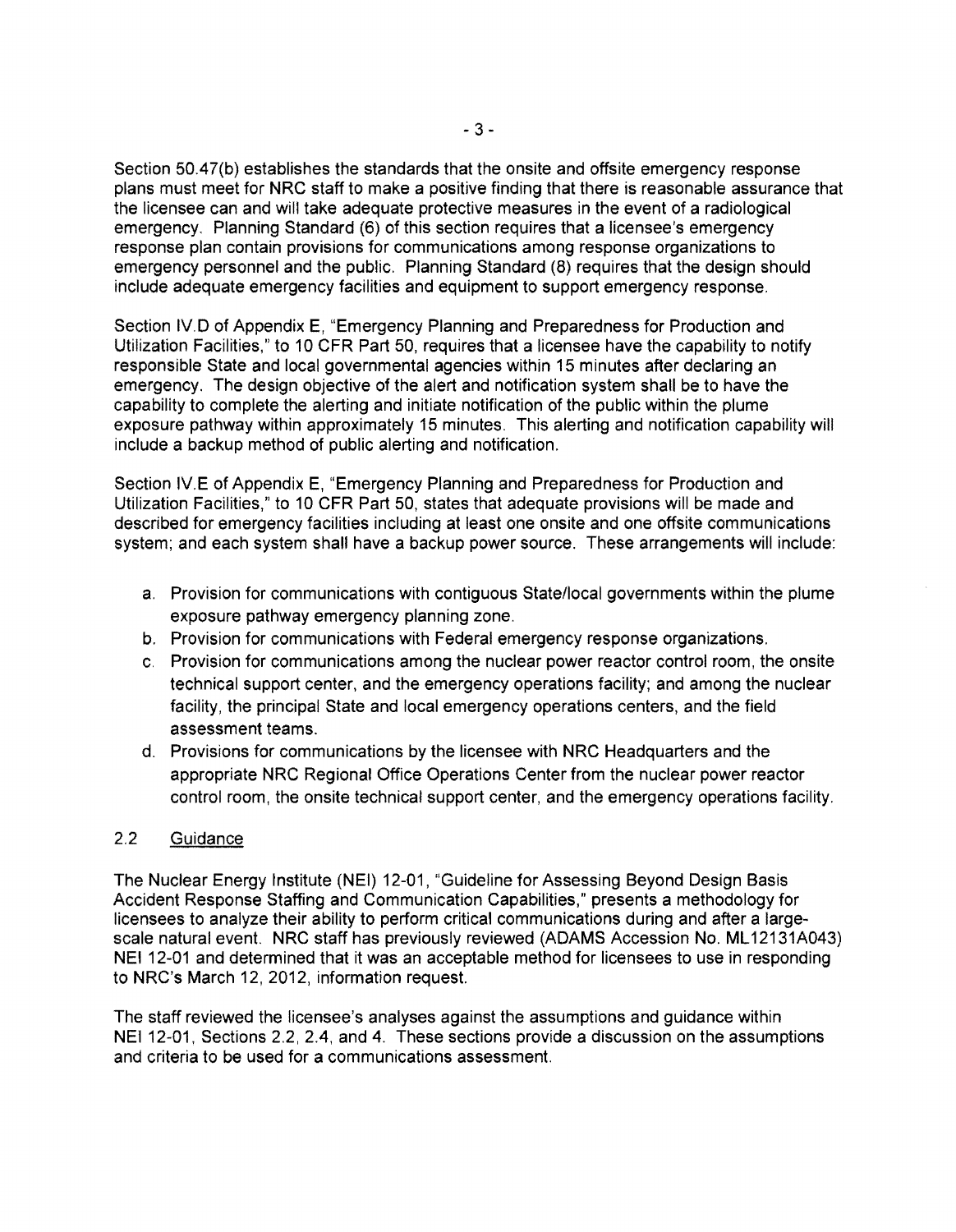#### 3.0 TECHNICAL EVALUATION

In its October 31,2012, letter, the licensee submitted its assessment of communications assuming a large-scale natural event, which would lead to an extended loss of all ac power. This letter included a discussion of required communications links, primary and backup methods of communications, and any identified improvements.

On February 21,2013 (ADAMS Accession No. ML 13053A080), the licensee submitted supplemental information to their October 31,2012, communications response, which the NRC staff reviewed as part of this evaluation.

#### 3.1 Communication Areas Reviewed

Palisades Nuclear Plant currently has communications capabilities with offsite response organizations, NRC, between licensee emergency response facilities, with field and offsite monitoring teams, and with in-plant and offsite licensee emergency response organization staff. As part of its communications assessment, the licensee has determined that many of the communications equipment described in their emergency plan can be assumed to not be available. However, certain existing onsite communications system equipment such as the existing satellite telephones and site radios would be available after implementation of planned enhancements, for the communication link listed above given a seismic, high wind, or flooding event.

As an interim measure prior to the implementation of all planned enhancements, the licensee has distributed satellite telephones to the Emergency Response Facilities (ERFs). Additionally, the licensee has purchased additional radios and spare batteries for the site. This purchased equipment will be used in conjunction with existing satellite telephones and site radios until the final implementation of all planned enhancements. This additional communication equipment has been staged in the ERFs and deployed; further, licensee personnel will be familiarized with communication equipment use and capabilities in the interim prior to finalization of all enhancements.

As the planned enhancement, the licensee plans on ensuring that portable satellite telephones or radio communications are available for each communication link outlined in Section 4 of NEI 12-01. Communications with offsite response organizations, as well as between licensee emergency response facilities, will utilize radios in addition to portable satellite telephones. Further enhancements for equipment protection will be made to ensure the availability of the radio communications system. The licensee is also implementing planned improvements for communications with offsite response organizations by ensuring each organization has a portable satellite telephone. The licensee will put these enhancements in place with licenseeapproved procedures by May 19, 2015.

The NRC staff has reviewed the licensee's expected communications links within their communications assessment. In reviewing their submittal, the NRC staff considered whether it is reasonable that each communication link can be maintained after the implementation of all planned enhancements, in accordance with the NRC-endorsed guidance of NEI 12-01. The portable satellite telephones, as well as the site radios, are expected to help maintain communications offsite and onsite due to planned enhancements to equipment protection and the expected functionality of satellite communications without infrastructure postulated to be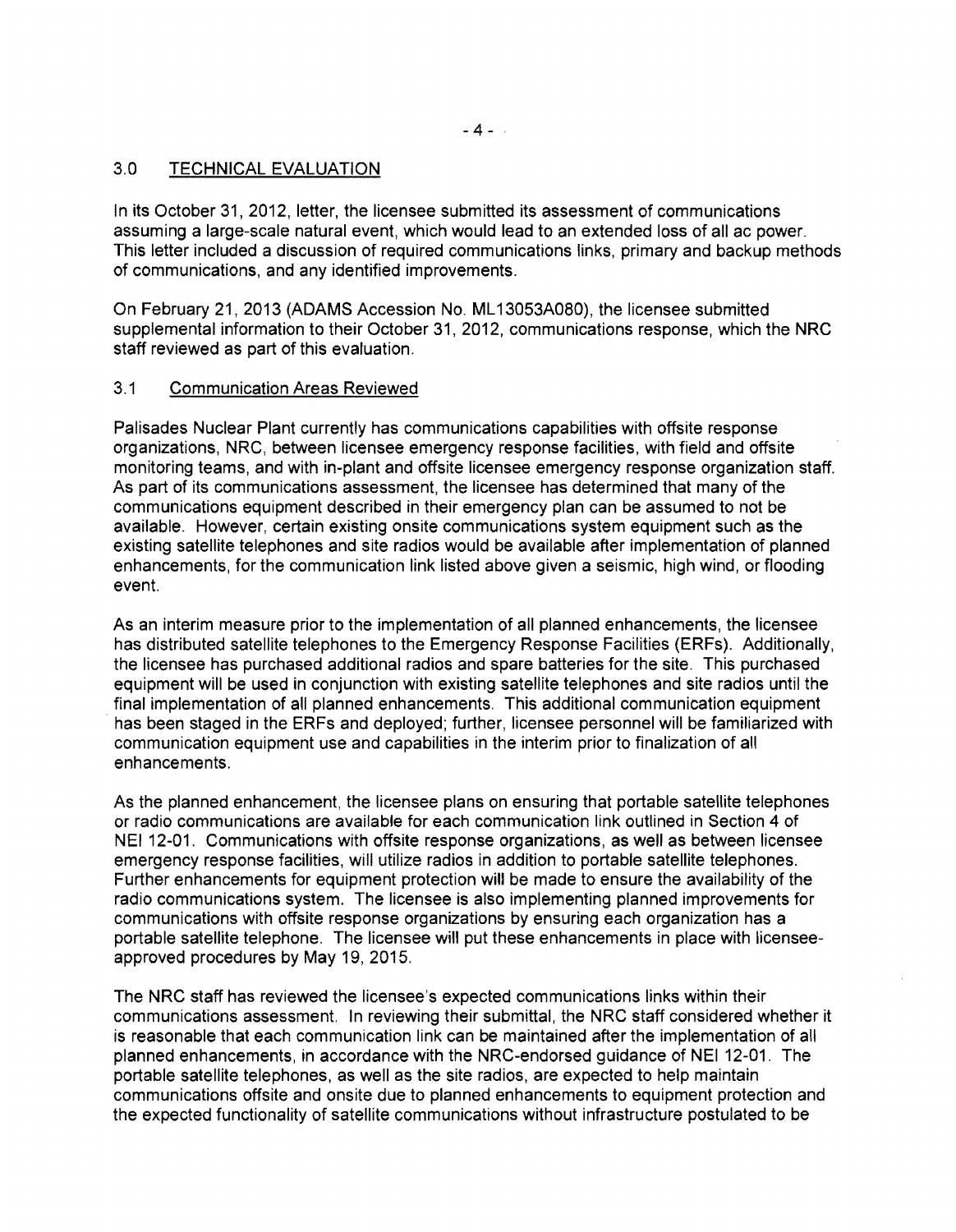damaged by a large-scale natural event. The NRC staff concludes that since the licensee's assessment for the availability of communications systems is reasonable, and planned enhancements are to be made for communications areas to help ensure reliability, the licensee's interim measures and proposed enhancements will help to ensure that communications are maintained consistent with the assumptions in NRC-endorsed guidance of NEI 12-01.

## 3.1.2 Equipment Location

The licensee has determined the survivability of their existing equipment for large-scale natural events by performing area walkdowns of equipment located onsite. The structural capacity of equipment in its current configuration was evaluated in its ability to withstand the external hazards as identified in the NEI 12-01 guidance. These hazards include seismic, flooding, and high winds. The licensee's evaluation was based on engineering judgment developed by a consensus of experienced engineers in structural design and construction using the guidance provided in NEI 12-01.

NRC staff reviewed the licensee's submittal and verified that the licensee has considered the equipment location and protection contained within the NRC-endorsed guidance of NEI 12-01. The NRC staff also verified that all equipment discussed in Section 3.1.1 of this document has been analyzed to be available after a large-scale natural event; actions will be taken for its protection, or would be stored in a reasonably protected area from seismic, flooding, and high wind events as discussed in NEI 12-01. The NRC staff also ensured that ancillary equipment, such as battery chargers, would be protected from seismic, flooding, and high wind events.

Based on this review, the staff considers the licensee's analysis of communications assessment equipment survivability and proposed enhancements for equipment location to be consistent with NRC-endorsed guidance NEI 12-01. This determination of equipment protection, support the conclusion that these measures will help to ensure communications equipment availability for a large-scale natural event.

#### 3.1.3 Equipment Power and Fuel

Palisades Nuclear Plant has analyzed the availability of their communications system power supplies following the loss of all ac power. The licensee has proposed a combination of batteries and uninterrupted power supplies (UPSs) to power site communications equipment, including the satellite telephones, radios, and radio systems. The site strategies will result in: (1) each satellite telephone will be provided for a 24-hour power supply capability through batteries; (2) radios will be provided for a 24-hour power supply capability through batteries, and (3) UPS units will provide 24 hours of back-up power for radio repeater systems.

The NRC staff has reviewed the licensee's communications assessment power supplies. In reviewing their submittal, the NRC staff finds it reasonable that power for the existing equipment and proposed enhancement equipment, as listed in Section 3.1.1 of this document, would remain available for a 24-hour duration, based on the availability of extra batteries. Additionally, the licensee's interim measures and proposed enhancements are in accordance with NRCendorsed guidance of NEI 12-01.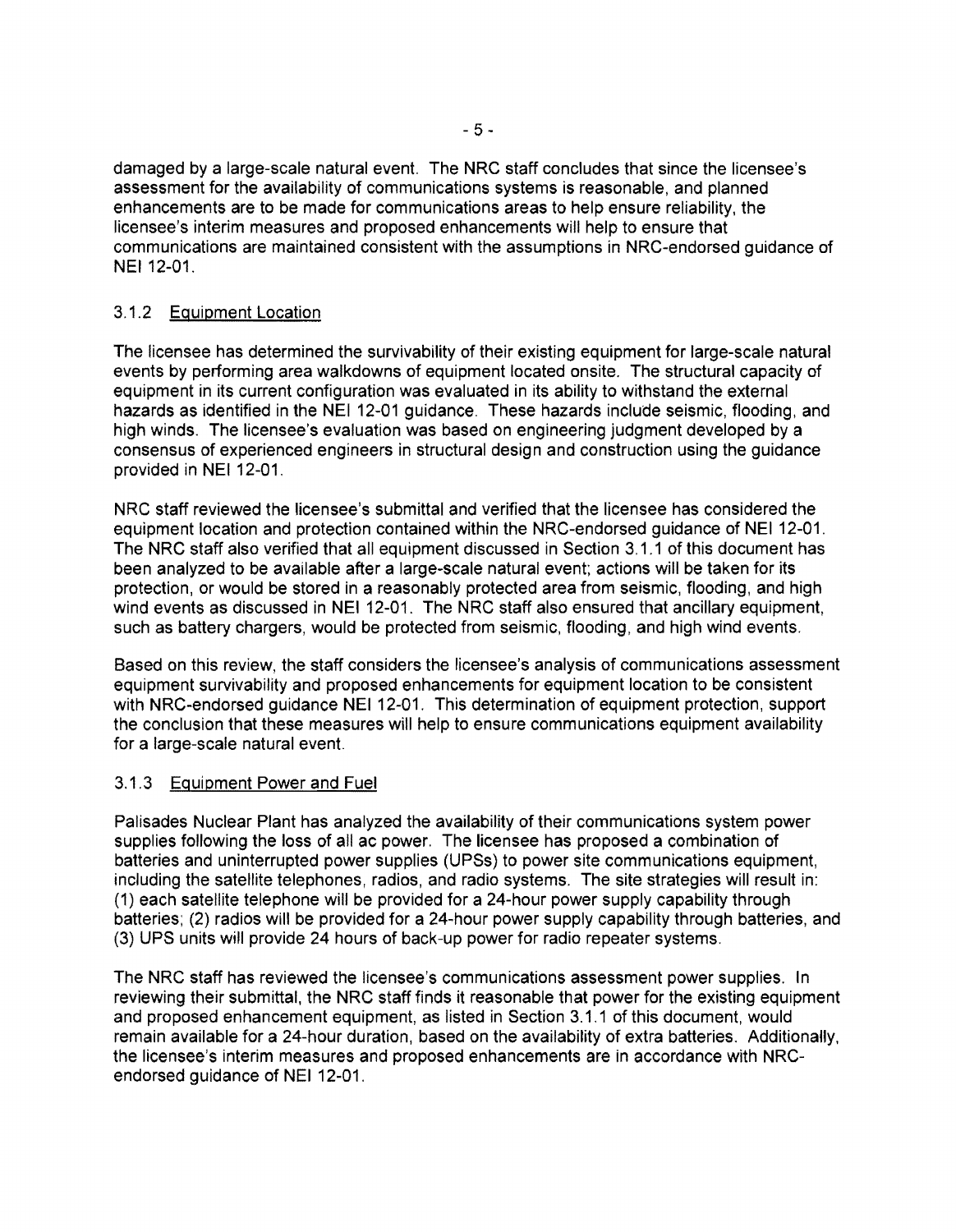Based on this review, the staff considers the licensee's analysis of equipment power and proposed enhancements for equipment power to be consistent with NRC endorsed guidance NEI 12-01. This determination of available equipment power support the conclusion that these measures will help to ensure communications equipment functionality for a large-scale natural event.

#### 3.1.4 Proceduralization and Training

Palisades Nuclear Plant has confirmed that there are sufficient reserves of equipment to minimize the need of multi-use equipment for different communication functions. The licensee plans on revising existing site procedures for inventory checks and testing of the new portable satellite phones and radios in the future. Licensee staff will be trained on equipment location and use of this communications equipment by May 19, 2015.

General employee training procedures will be updated to include direction regarding actions to be taken by plant employees following the observation of a large-scale natural event should the public address system be unavailable. The licensee has procedures in place for emergency response organization self-activation due to major disturbances in the power grid. These site capabilities will activate the offsite emergency response organization and notify plant staff.

The NRC staff reviewed the licensee's commitments on the planned quality assurance and maintenance of the equipment and licensee staff training on the use of this equipment. The NRC staff determined that the licensee's submittal is in accordance with the NRC-endorsed guidance of NEI 12-01.

Based on this review, the staff considers the licensee's planned proceduralization of equipment use and licensee staff training be consistent with NRC-endorsed guidance, NEI 12-01. This determination of equipment availability and functionality, support the conclusion that these measures will help to ensure communications equipment functionality for a large-scale natural event.

## 3.2 Regulatory Commitments

In response to the 50.54(f) letter, the licensee made the following regulatory commitment in its letter dated October 31, 2012, which is applicable to this assessment and will be implemented prior to startup from Refueling Outage 24 (1R24) Spring 2015):

Enhancements identified within the assessment (Attachment 1) will be further developed as implementation progresses. Alternate approaches will be utilized if prudent (e.g., alternate/new technology, improved capability, cost savings, etc.). These enhancement commitments are subject to change as a result of Diverse and Flexible Coping Strategies (FLEX) developments, advances in technology, and progress in the manner of addressing the need for these enhancements.

The NRC staff concludes that reasonable controls for the implementation and for the subsequent evaluation of the proposed changes pertaining to the above regulatory commitment is best provided by the licensee's administrative processes, including its commitment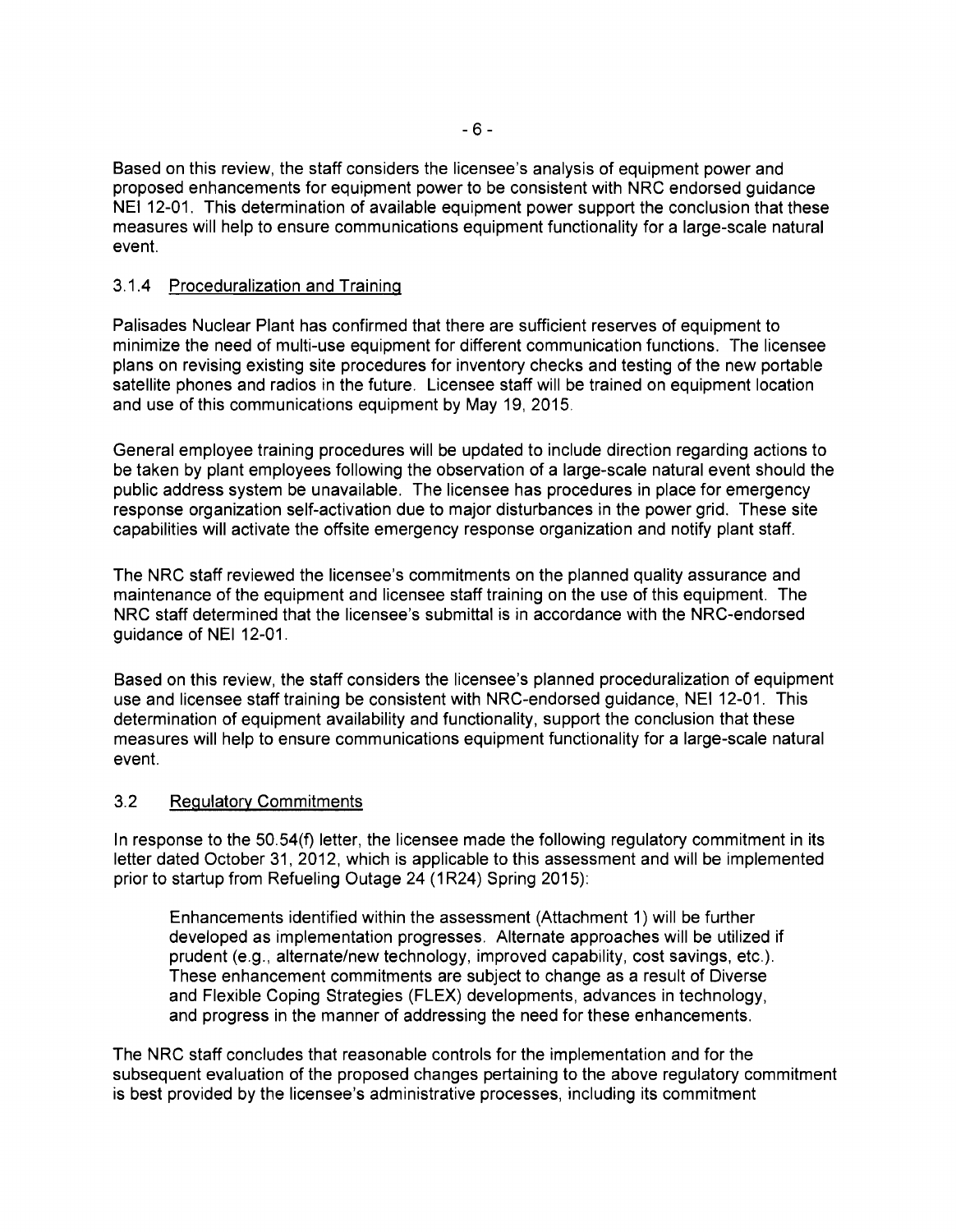management program. The regulatory commitment above does not warrant the creation of regulatory requirements (items requiring prior NRC approval of subsequent changes).

#### 4.0 CONCLUSION

The NRC staff has reviewed the licensee's communications assessment for communications with or among: offsite response organizations, NRC, licensee emergency response facilities, field and offsite monitoring teams, and on-site and in-plant response teams. In reviewing their submittal, the NRC staff considered the factors outlined above, and determined that their assessment of existing equipment, proposed enhancements and interim actions was in accordance with the NRC-endorsed guidance of NEI 12-01. The staff concludes that the licensee's assessment for communications is reasonable, and the licensee's interim measures, analyzed existing systems, and proposed enhancements will help to ensure that Ocommunications are maintained. Further, in coordination with the NTTF Recommendation 4.2 (mitigating strategies), NRC staff is planning on following up with the licensee to confirm that upgrades to the site's communications systems have been completed.

Principal Contributors: R. Chang E. Robinson

Date of issuance: May 29, 2013